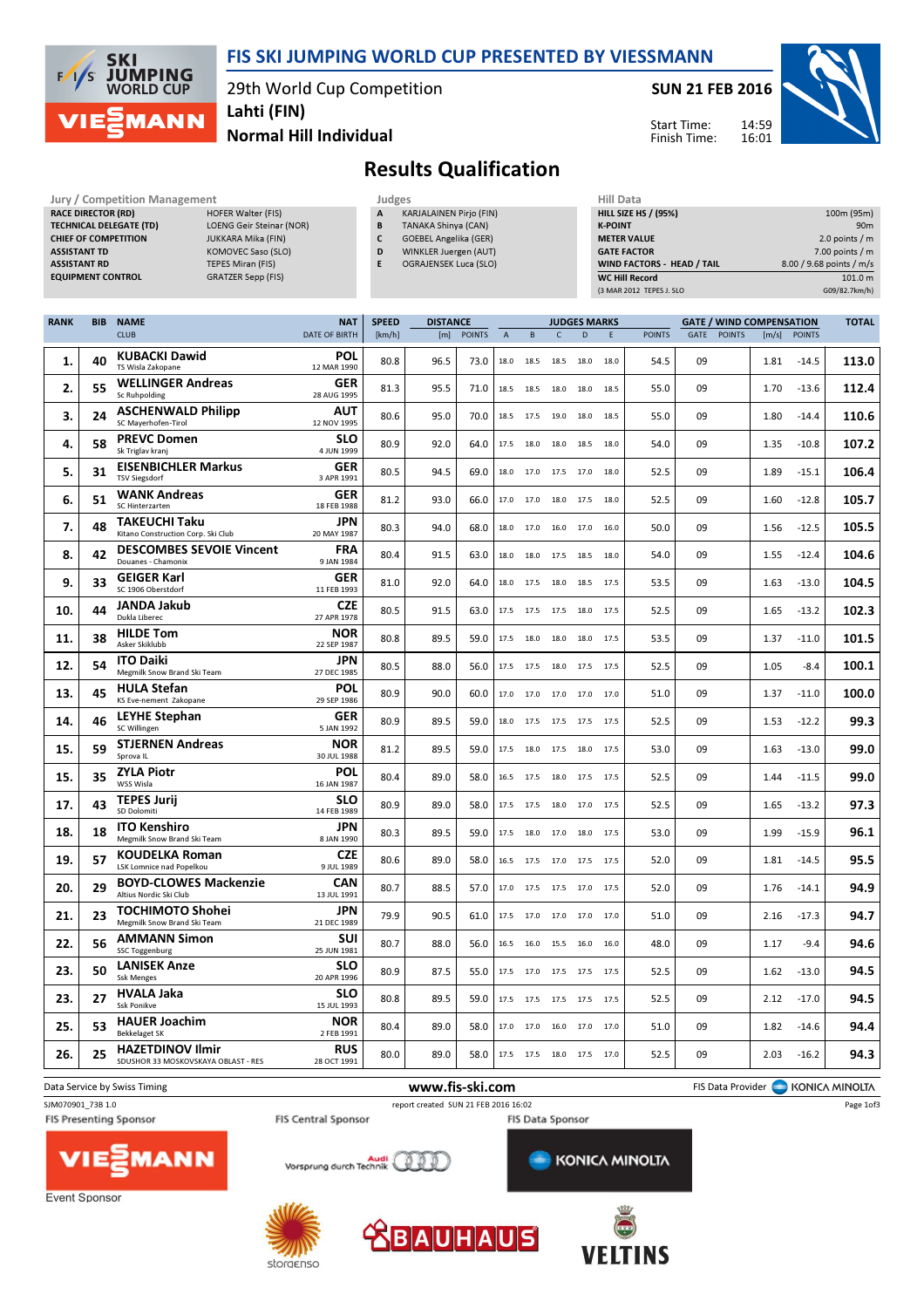FIS SKI JUMPING WORLD CUP PRESENTED BY VIESSMANN

29th World Cup Competition



Lahti (FIN)

SUN 21 FEB 2016



Normal Hill Individual

14:59 16:01 Start Time: Finish Time:

## Results Qualification

| <b>RANK</b> | <b>BIB</b>           | <b>NAME</b>                                                 | <b>NAT</b>                | <b>SPEED</b> | <b>DISTANCE</b> |               | <b>GATE / WIND COMPENSATION</b><br><b>JUDGES MARKS</b> |                                                        |                |                     | <b>TOTAL</b> |               |      |               |       |               |      |
|-------------|----------------------|-------------------------------------------------------------|---------------------------|--------------|-----------------|---------------|--------------------------------------------------------|--------------------------------------------------------|----------------|---------------------|--------------|---------------|------|---------------|-------|---------------|------|
|             |                      | <b>CLUB</b>                                                 | <b>DATE OF BIRTH</b>      | [km/h]       | [m]             | <b>POINTS</b> | $\overline{A}$                                         | B                                                      | $\mathsf{C}$   | D                   | E            | <b>POINTS</b> | GATE | <b>POINTS</b> | [m/s] | <b>POINTS</b> |      |
| 27.         | 47                   | <b>POPPINGER Manuel</b><br>SV Innsbruck-Bergisel-Tirol      | AUT<br>19 MAY 1989        | 80.3         | 88.5            | 57.0          |                                                        | 17.5 17.0 17.0 17.0 17.5                               |                |                     |              | 51.5          | 09   |               | 1.80  | $-14.4$       | 94.1 |
| 28.         | 19                   | <b>POGRAJC Andraz</b><br>SK Zagorje                         | <b>SLO</b><br>26 SEP 1991 | 80.2         | 87.5            | 55.0          |                                                        | 17.0 17.0 17.0 17.5 17.5                               |                |                     |              | 51.5          | 09   |               | 1.57  | $-12.6$       | 93.9 |
| 29.         | 37                   | <b>HLAVA Lukas</b><br>Dukla Liberec                         | CZE<br>10 SEP 1984        | 81.0         | 86.5            | 53.0          |                                                        | 17.0 17.0 17.0 17.0 17.0                               |                |                     |              | 51.0          | 09   |               | 1.31  | $-10.5$       | 93.5 |
| 30.         | 34                   | <b>ASIKAINEN Lauri</b><br>Kuusamon Erae-Veikot              | FIN<br>28 MAY 1989        | 80.2         | 84.5            | 49.0          | 16.5                                                   |                                                        |                | 16.5 16.5 16.5 16.5 |              | 49.5          | 09   |               | 0.79  | -6.3          | 92.2 |
| 31.         | 52                   | <b>KRANJEC Robert</b><br>SK Triglav Kranj                   | SLO<br>16 JUL 1981        | 80.5         | 85.0            | 50.0          |                                                        | 17.0 17.0 17.0 17.0 17.0                               |                |                     |              | 51.0          | 09   |               | 1.24  | $-9.9$        | 91.1 |
| 32.         | 32                   | <b>MURANKA Klemens</b><br>TS Wisla Zakopane                 | <b>POL</b><br>31 AUG 1994 | 80.5         | 85.0            | 50.0          | 16.5                                                   | 17.0 17.0 16.5                                         |                |                     | 16.5         | 50.0          | 09   |               | 1.18  | $-9.4$        | 90.6 |
| 33.         | 14                   | <b>EGLOFF Luca</b><br>Grabserberg                           | <b>SUI</b><br>6 JUN 1995  | 80.4         | 87.0            | 54.0          |                                                        | 16.5 17.0 17.5 16.5                                    |                |                     | - 16.5       | 50.0          | 09   |               | 1.80  | $-14.4$       | 89.6 |
| 34.         | 16                   | <b>AHONEN Janne</b><br>Lahden Hiihtoseura                   | FIN<br>11 MAY 1977        | 80.6         | 86.5            | 53.0          | 17.0                                                   | 17.5 17.5 17.0                                         |                |                     | 16.5         | 51.5          | 09   |               | 1.92  | $-15.4$       | 89.1 |
| 35.         | 36                   | <b>KOFLER Andreas</b><br>SV Innsbruck-Bergisel-Tirol        | AUT<br>17 MAY 1984        | 80.7         | 84.5            | 49.0          | 16.5                                                   | 16.5 16.5 16.0                                         |                |                     | 16.5         | 49.5          | 09   |               | 1.24  | $-9.9$        | 88.6 |
| 36.         | 22                   | <b>LARINTO Ville</b><br>Lahden Hiihtoseura                  | <b>FIN</b><br>11 APR 1990 | 80.5         | 85.0            | 50.0          | 17.0                                                   |                                                        | 16.5 16.5 16.5 |                     | - 16.5       | 49.5          | 09   |               | 1.38  | $-11.0$       | 88.5 |
| 36.         | 3                    | OJALA Juho<br>Kuusamon erae-veikot                          | <b>FIN</b><br>17 MAR 1995 | 80.4         | 80.5            | 41.0          |                                                        | 16.0 16.5 17.0 16.5                                    |                |                     | 16.5         | 49.5          | 09   |               | 0.25  | $-2.0$        | 88.5 |
| 38.         | 8                    | <b>NOMME Martti</b><br>Voru Sportschool                     | <b>EST</b><br>7 AUG 1993  | 80.2         | 84.5            | 49.0          | 16.5                                                   |                                                        |                | 17.0 16.0 17.0 16.5 |              | 50.0          | 09   |               | 1.39  | $-11.1$       | 87.9 |
| 39.         | 21                   | <b>KORNILOV Denis</b><br>Sdushor CSP N. Novgorod Dinamo     | <b>RUS</b><br>17 AUG 1986 | 80.4         | 86.5            | 53.0          |                                                        | 16.0 17.0 16.5 16.5                                    |                |                     | 17.0         | 50.0          | 09   |               | 1.91  | $-15.3$       | 87.7 |
| 40.         | 30                   | <b>SAKUYAMA Kento</b><br>Kitano Construction Corp. Ski Team | JPN<br>3 JUL 1990         | 80.0         | 86.5            | 53.0          |                                                        | 16.5 17.0 16.5 16.5                                    |                |                     | 17.0         | 50.0          | 09   |               | 2.03  | $-16.2$       | 86.8 |
|             |                      |                                                             |                           |              |                 |               |                                                        |                                                        |                |                     |              |               |      |               |       |               |      |
|             | <b>Not Qualified</b> |                                                             |                           |              |                 |               |                                                        |                                                        |                |                     |              |               |      |               |       |               |      |
| 41.         | 49                   | <b>STOCH Kamil</b><br>KS Eve-nement Zakopane                | <b>POL</b><br>25 MAY 1987 | 80.5         | 82.5            | 45.0          |                                                        | 16.5 17.0 16.5 16.5 16.5                               |                |                     |              | 49.5          | 09   |               | 0.97  | $-7.8$        | 86.7 |
| 42.         | 4                    | <b>MAEAETTAE Jarkko</b><br>Kainuun Hiihtoseura              | FIN<br>28 DEC 1994        | 80.7         | 83.5            | 47.0          |                                                        | 16.5 16.5 17.0 16.5 16.5                               |                |                     |              | 49.5          | 09   |               | 1.32  | $-10.6$       | 85.9 |
| 43.         | 1                    | <b>VALTA Ossi-Pekka</b><br>Lahden Hiihtoseura               | FIN<br>22 NOV 1991        | 80.1         | 84.5            | 49.0          | 16.5                                                   |                                                        | 17.5 16.5 17.0 |                     | 16.5         | 50.0          | 09   |               | 1.78  | $-14.2$       | 84.8 |
| 44.         | 39                   | <b>MATURA Jan</b><br>Dukla Liberec                          | CZE<br>29 JAN 1980        | 80.4         | 83.0            | 46.0          |                                                        | 16.5 17.0 16.5 16.5 16.5                               |                |                     |              | 49.5          | 09   |               | 1.39  | $-11.1$       | 84.4 |
| 45.         | $\overline{2}$       | <b>AALTO Antti</b><br>Kiteen Urheilijat                     | <b>FIN</b><br>2 APR 1995  | 80.7         | 80.0            | 40.0          | 16.0                                                   | 16.0                                                   |                | 16.5 16.0           | 16.0         | 48.0          | 09   |               | 0.66  | $-5.3$        | 82.7 |
| 46.         | 13                   | <b>BAZHENOV Aleksandr</b><br>Zdushor ZVS CSP                | <b>RUS</b><br>13 JUL 1995 | 80.2         | 83.5            | 47.0          | 16.0                                                   | 16.5 16.5 16.5                                         |                |                     | 16.5         | 49.5          | 09   |               | 1.75  | $-14.0$       | 82.5 |
| 47.         | 17                   | <b>CHOI Seou</b><br>High1 Resort                            | <b>KOR</b><br>3 DEC 1982  | 79.7         | 84.0            | 48.0          | 16.5                                                   | 16.0                                                   |                | 17.0 16.5           | 16.5         | 49.5          | 09   |               | 1.95  | $-15.6$       | 81.9 |
| 48.         | 10                   | <b>ALEXANDER Nicholas</b><br>Lebanon Outing Club            | USA<br>24 AUG 1988        | 80.2         | 79.0            | 38.0          | 16.0                                                   | 16.5 16.0 16.5                                         |                |                     | 16.5         | 49.0          | 09   |               | 0.77  | $-6.2$        | 80.8 |
| 49.         | 41                   | STEKALA Andrzej<br>Azs Zakopane                             | <b>POL</b><br>30 JUN 1995 | 80.6         | 82.0            | 44.0          |                                                        | 15.0 14.5 14.5 16.0                                    |                |                     | 15.5         | 45.0          | 09   |               | 1.16  | $-9.3$        | 79.7 |
| 50.         | 15                   | <b>KIM Hyun-Ki</b><br>High1 Resort                          | <b>KOR</b><br>9 FEB 1983  | 80.3         | 81.5            | 43.0          |                                                        | 16.5 16.5 17.0 16.5 16.5                               |                |                     |              | 49.5          | 09   |               | 1.66  | $-13.3$       | 79.2 |
| 50.         | 6                    | <b>KYTOESAHO Niko</b><br>Ounasvaaran Hiihtoseura            | FIN<br>18 DEC 1999        | 79.8         | 81.5            | 43.0          |                                                        | 16.5 16.5 16.5 16.5 16.5                               |                |                     |              | 49.5          | 09   |               | 1.66  | $-13.3$       | 79.2 |
| 52.         | 28                   | <b>LAMY CHAPPUIS Ronan</b><br>Bois D'amont                  | <b>FRA</b><br>10 SEP 1993 | 80.0         | 79.5            | 39.0          |                                                        | 16.5 16.0 16.5 16.5 16.0                               |                |                     |              | 49.0          | 09   |               | 1.28  | $-10.2$       | 77.8 |
| 53.         | 20                   | <b>ZOGRAFSKI Vladimir</b><br><b>NSA</b>                     | <b>BUL</b><br>14 JUL 1993 | 79.5         | 83.5            | 47.0          |                                                        | $14.0 \qquad 14.5 \qquad 14.0 \qquad 15.0 \qquad 15.5$ |                |                     |              | 43.5          | 09   |               | 1.68  | $-13.4$       | 77.1 |
| 54.         | 5                    | <b>OLLI Harri</b><br>Ounasvaara Ski Club                    | FIN<br>15 JAN 1985        | 80.1         | 80.0            | 40.0          |                                                        | 16.5 16.5 16.5 16.0 16.5                               |                |                     |              | 49.5          | 09   |               | 1.64  | $-13.1$       | 76.4 |
| 55.         | 9                    | <b>CHOI Heung-Chul</b><br>High1 Resort                      | KOR<br>3 DEC 1981         | 80.0         | 79.5            | 39.0          |                                                        | 16.5 16.0 16.5 16.5 16.5                               |                |                     |              | 49.5          | 09   |               | 1.68  | $-13.4$       | 75.1 |